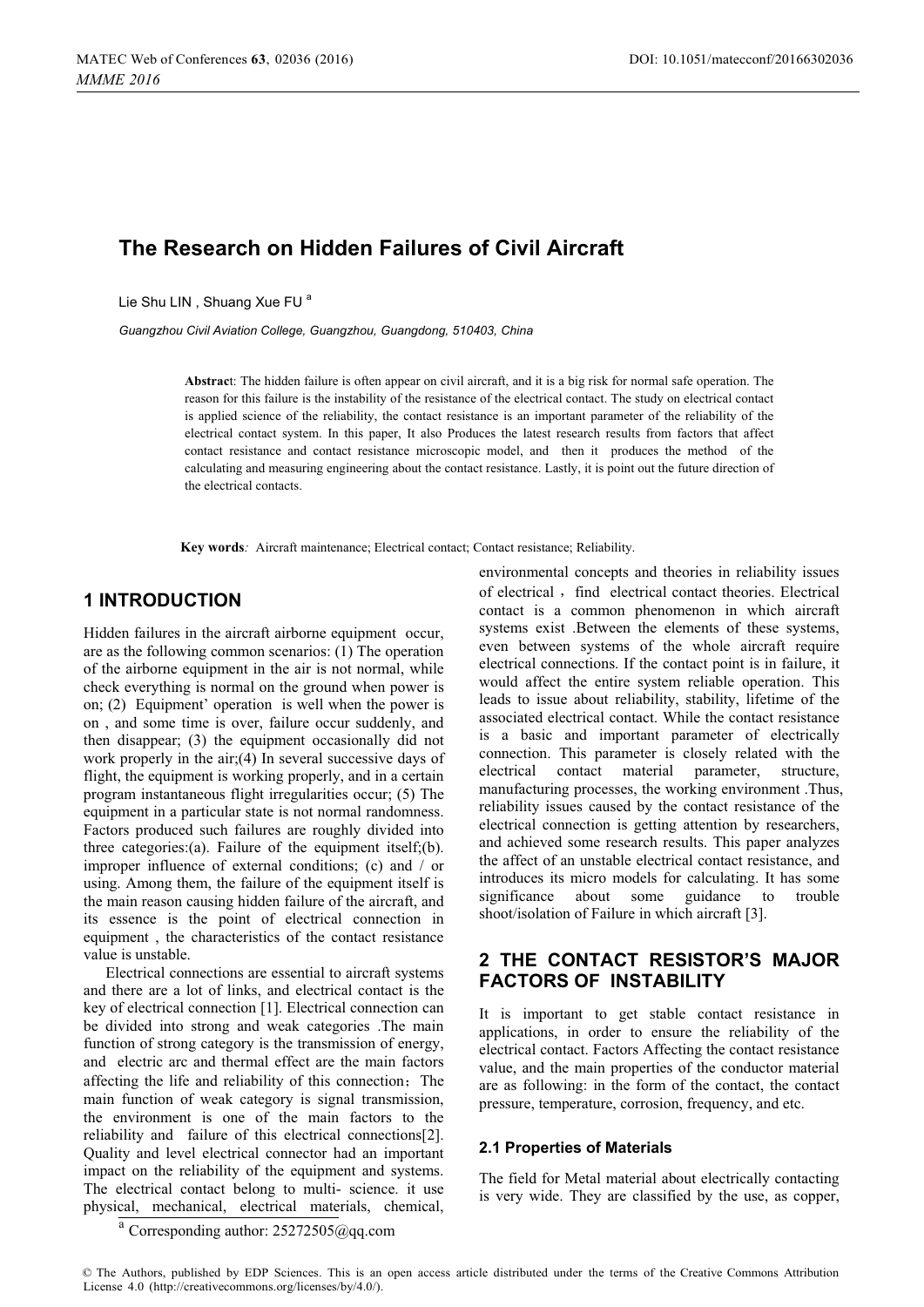aluminum, and copper-aluminum alloy. They are used in a large current (ferroelectric) contacts in the field, while precious metals and their alloys are mostly used in small current (weak) contact application. Pure precious metal is mainly used as a coating material. Metallic material properties of constituting the electrical contact directly affect the volume of the contact resistance. these properties are the mainly resistivity of the material  $\rho_{\gamma}$ Material hardness H, etc. Shrink resistance volume of each conductive spot is proportional to ρ. The spots number on contact surface of the contact material are decided by material hardness . According to the definition of the hardness H of the contact material, Relationship between the small contact area of contact surface with the contact pressure F is as following :

$$
F = \xi H \pi a^2 \tag{1}
$$

Wherein, ξ is a constant, and less than 1; *a* is an radius of the small contact surface.

### **2 .2 Contact Form**

An electrical contact form can be divided into three categories: point contact, line contact and surface contact. The number of contact points mainly affect a shrink resistor  $R<sub>s</sub>$ . In general, the contact points ( $n$ ) on the contact surface are at Maximum, the shrinkage resistance  $(R_s = \rho/2na)$  will be minimum, in contrast, the contact points ( n ) on the contact surface are at minimum, the shrinkage resistance  $R_s$  will be maximum. The shrinkage resistance  $R<sub>s</sub>$  volume on the line contact is in between the above two volume. The film resistors' volume is mainly affected by contact pressure at each point of the contact surface. If the pressure F is applied on the contacts , the number of contact points is n, then the pressure at each point of contact on,  $F_1 = F/n$ , thus, that each pressure on the point of contact is related with the contact form . In general, when the number of the contact points ( n ) of point contact is at minimum, and under the same contact pressure F is applied, so each contact point in point contact is in maximum pressure. this is the most likely to damage the contact surface of the contact film ,so that the resistance of film is reduced. In contrast, the number of the contact points (n ) in surface contact is the maximum ,the ability to damage the surface film is small, the film resistance increases. The resistance volume on the line contact is between the point contact and surface contact. Moreover, the contact resistance is also related to the contact pressure. when the contact pressure is in small, the contact resistance volume of the contact surface is not sure smaller than a point or line contact.The data in Table 1 illustrates this point.

**Table1.** The contact resistance of the contact form of relationship –(copper) [4]



|                           | $F=9.807(N)$ | $F = 980.7(N)$ |
|---------------------------|--------------|----------------|
| Point<br>contact          | 230          | 23 $R_i$       |
| Line<br>contact           | 330          | 15             |
| <b>Surface</b><br>contact | 1900         |                |

The vast majority of the pins and jacks installed on the aircraft are made of gold-plated for conduction and protection, their coating is worn after theyare frequently removed and installed, the contact resistance  $(R_i)$  will been changing These will Cause circuits' failure. Aircraft manufacturers such as Boeing report : "SUNDSTRAND company show that: EICAS indicator

frequently show "IDG TEMP" phenomenon on Beoing 757,767 display, they are proved that IDG nailing on the joint changed , and led to resulting coating worn [5] .

#### **2.3 Contact pressure**

We could see from Table 1, the contact pressure F has an important effect on the contact resistance. If the pressure is not enough , the resistance do not make a Significantly reduce only by increasing the contact surface dimensions When the contact pressure F increased enough, material's compression would be beyond the elastic deformation limits, and produced plastic deformation, then the contact surface would increase, the number of contact point would also increase,( $R_s = \rho/2na$ ) would reduced. At the same time, the contact pressure increased can crush the metal film surface, lead to the film resistance reduce. Therefore, increasing the contact pressure, the contact resistance can be reduce. Some parts installed in the joints are subjected to vibration, such as a aircraft wing or an engine joint section, they are frequently subject to vibration for a long time, resulting in looseness between the receptacles, the contact pressure changes, the contact resistance  $(R<sub>i</sub>)$  will change. Therefore, when the current

through the joints , They can produce a heat or even an arc, lead to wholly or partly pins burn, contact resistance increased further. For airborne precision instruments, their indication would result in a blank or swinging.

#### **2.4 Temperature**

As the contact point temperature raise, the resistivity of the metal will increase, while the hardness of the material will be reduce, so that the effective contact area will increase, and the number of the contact points will increase. The former made volume of resistance increase, the latter reduce. Both mutual compensation, the contact resistance variation is minima. However, if the current at the contact are more than the short-circuit current, the temperature would raise sharply, the contact surface would oxidize, the growth and thickening of the oxide film, the film resistance would increase, produce more heat and More serious consequences. In order to maintain a stable contact resistance, electrical contact with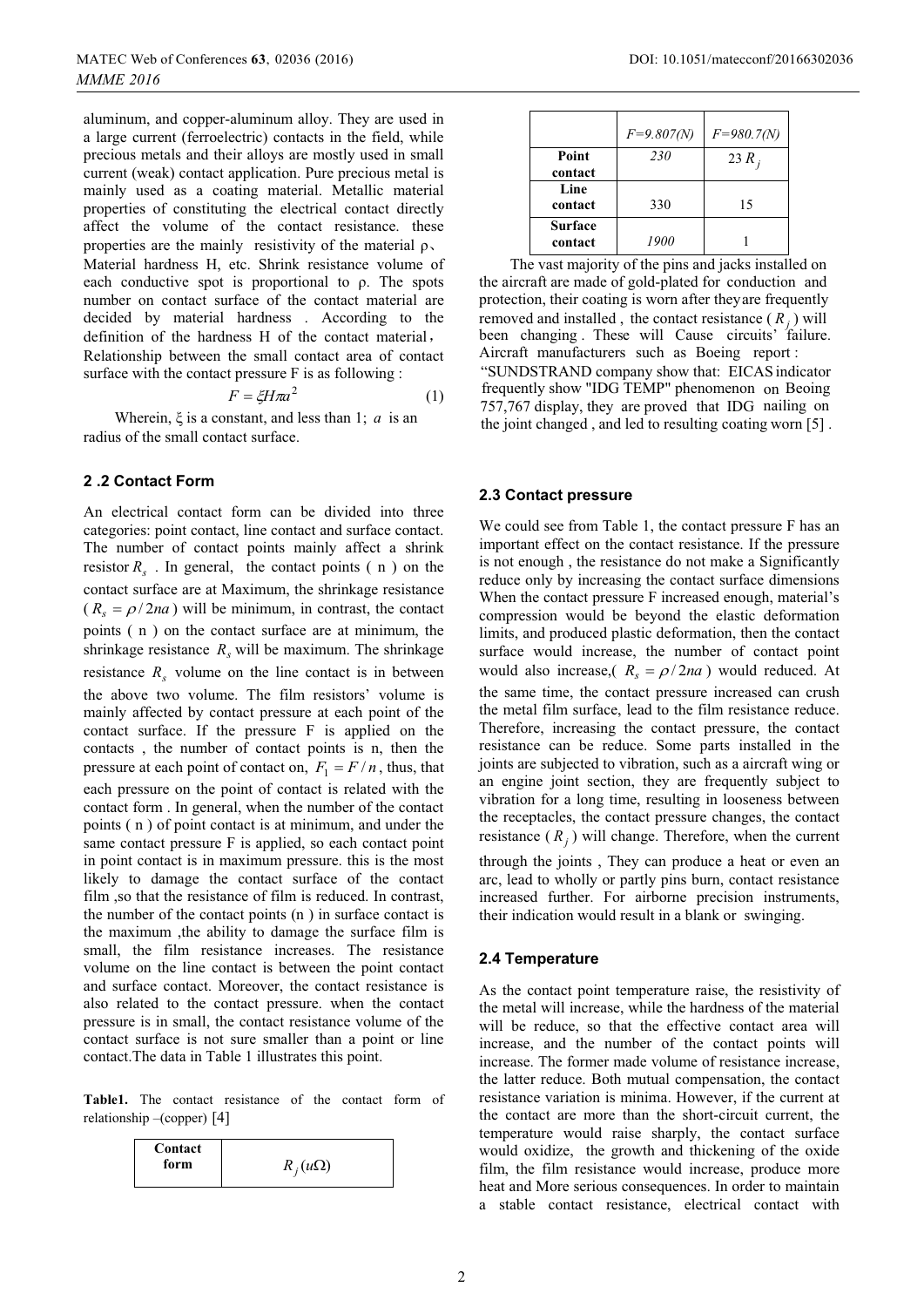predetermined temperature is in very low for long time. Joints installed on aircraft in external environment (such as joints on the engine electrical components), due to the drastic changes in temperature, joints in the middle of the rubber pad are deformed , although the joint external connection is good, but no virtually and fully contact between the jacks or loosen, the system do not operate and display properly. Such as:CSD oil temperature indicator indicated a larger swing in China Southern Airlines B-2926 aircraft recently ,the reason is that the joint is un-completely contact or loosed in the middle of the rubber pad by sudden temperature changing lead to aging and deformation[6] .

### **2.5 Corrosion**

The external environment around electrical contact also affects the electrical contact. Where in the contact corrosion can seriously affect the electrical contact resistance, and the reliability of the electrical contact. There are three types of the electrical contact corrosion or contamination : pore corrosion, creep corrosion and tarnishing. These three types affect the reliability of electrical contact. Pore Corrosion is a chemical or electrochemical reaction between air pollutants and base metal, it occurres through pores and other weaknesses of the coating surface. Insulating film and the corrosion products formed by the reaction can lead to unstable contact, accelerate friction, the contact resistance increase and so, eventually lead to the electrical contact failure. Copper such as other base metals and precious metals such as gold plating creep corrosion will react after bonding. The characteristics of the reaction process are obviously distribution matrix material in the surface of the gold plating creep corrosion products. Some trends in the metal sulfide generation exceed the oxides trend, the gaseous sulfur-containing substances around coating occurred chemical reaction on the surface of these metals, and produce diffusion phenomena, resulting in metal tarnish. The tarnish will affect electrical contact reliability.

Abbott, Antler and other researchers had extensively studied tarnish phenomenon about effect electrical connectors.

#### **2.6 Signal frequency[7]**

When the alternating current gone through the contact point, the current only gone through a conductor surface, due to the skin effect . it is more obviously at high frequencies. Skin depth  $\delta$  could be calculated as:

$$
\delta = \sqrt{\frac{\rho}{\pi f \mu_0}}\tag{2}
$$

Wherein,  $\rho$  is the conductor resistivity;  $f$  is the frequency of the AC singnal;  $\mu_0$  is vacuum magnetic conductivity

Figure 1 showed the top contact between two spherical of the same configuration with conductor having the same radius of cylindrical.



**Figure 1.** Skin Effect and contraction resistance of the substrate

Assuming skin effect, the effective current only gone through the thin shell in the defined depth of penetration, and assuming the thin shell's size smaller than the radius of the contact pattern, Marucci gave the formula for calculating the extra resistance due to the skin effect.

Wherein,  $\rho$  is the conductor resistivity;  $\delta$  is the skin depth; *a* is a minimum radius of two conductors Correspondingly cylinders;  $B_0$  is the maximum radius with contact cylinder.

# **3 ADVANCES CONTACT RESISTANCE MODEL**

### **3.1 Holm electrical contact model [8]**

Holm suggested that the total contact resistance should be a parallel value of all actual point of contact resistance (called self-resistance) and the resistance value caused by the interaction (called mutual resistance) in series, namely:

$$
R_j = R_s + R_i = \frac{\rho}{2\sum_{i=1}^n a_i} + \frac{\rho}{2a} = \frac{\rho}{2na} + \frac{\rho}{2a}
$$
 (3)

In the formula,  $R_i$  is the total contact resistance,  $a$ 

is Holm radius which called mutual resistance or point set radius. Later, Mr. S .Timoshenko [9] estimated from

prosperity by a dense point cloud, 
$$
R_j = \frac{16\rho}{3\pi^2 a}
$$
,

while  $\frac{16\rho}{3\pi^2} = 0.5404 \approx \frac{1}{2}$ 3  $\frac{16\rho}{3\pi^2}$  = 0.5404  $\approx \frac{1}{2}$ . The result is consistent with

Holm equation.

#### **3.2 Green Wood electrical contact model [10]**

Green Wood gave the formula for calculating the contact resistance if that the current gone through the contact point between the circle model :

$$
R_{G1} = \frac{\rho}{2\sum a_i} + \frac{\rho}{\pi} \sum_{i \neq j} \frac{a_i a_j}{\sum d_{ij}} / \sum a_j^2 = R_{par} + R_{int}
$$
\n(4)

Where,  $\rho$  is the resistivity,  $a_i$  is the i-th point of the radius,  $d_{ij}$  is distance between the i- point and the j-th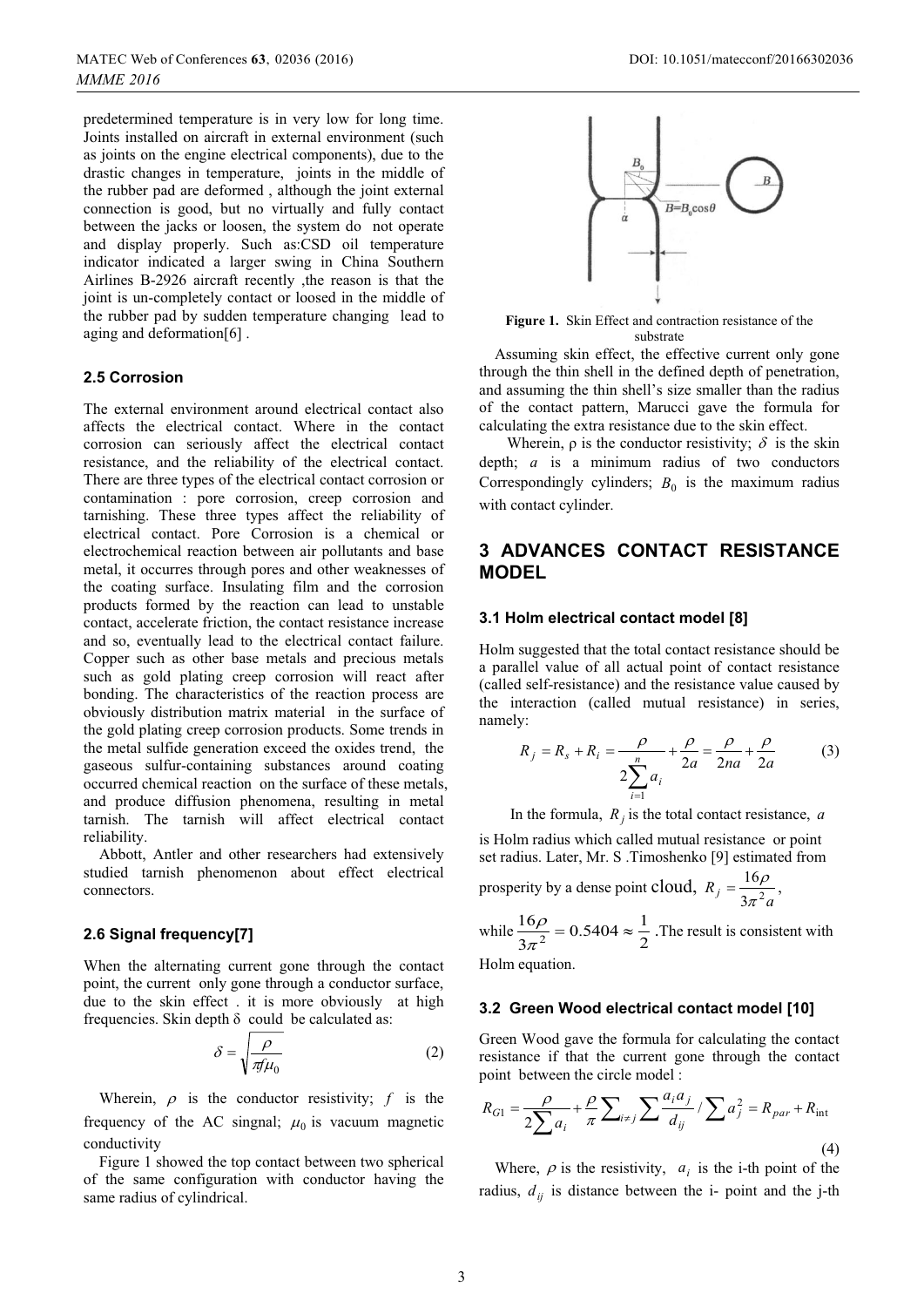point of circles,  $R_{par}$  is the parallel resistance of the dependent point of circle, and  $R_{int}$  is resistance of the each point between the interaction circles, If it is assumed that all circles are the same size, then the above equation can be approximated as:

$$
R_{G2} = \frac{\rho}{2\sum a_i} + \frac{\rho}{\pi n} \sum_{i \neq j} \sum \frac{1}{d_{ij}} \tag{5}
$$

In 2001, Lionel Boyer [11] Promoted the use of the formula given by Greenwood through adding a shape factor S (N), such that the formula given by Greenwood could also be used to calculate the contact resistance to other conductive spots, Wherein the square form

factor,  $S(4) = (2 + \frac{1}{\sqrt{2}})/\pi = 0.8617$ 2  $S(4) = (2 + \frac{1}{\sqrt{2}})/\pi = 0.8617$ , is very close to the

0.868 about Nakamura's. While, the triangular shape

factor,  $T(4) = 3(1+\sqrt{3})/2\pi = 1.3$ , is close

 $R_{TN}$  ( $R_{TN}$  = 1.27 $\rho$  / *L*) in the reference, Nakamura[12].

### **3 .3 The Electrical contact for surface film**

The electrical contact surface is covered with a poorly conductive material due to various factors, such as metal oxides, sulfides, dust, dirt, or sandwiched between the contact surfaces of the oil film, water film, etc. In general, the more oxide film cover with electrical contact surface. This oxide film is mostly semiconductor, and its resistivity is high. Because of the conductive film layer on the contact surface , while shrink resistance is advantages or disadvantages , depending on the resistivity between the film and the substrate The film can also change the hardness of the contact surface, and the deformation of the contact surface can change the contact resistance when the contact surface of film is thiner enough, and the film strength of the electric field will less than  $10^8 \sim 10^9$  *v* / *m*, the resistivity of the tune of film from the Schrodinger equation:

$$
\sigma = \frac{U}{J} \tag{6}
$$

Wherein, U is the voltage between the contact surface; J is the current density flowing through the membrane. The electrons pass through the membrane resistance spot radius of a surface is encountered:

$$
R_b = \frac{U}{I} = \frac{U}{J\pi a^2} = \frac{\sigma}{\pi a^2} \tag{7}
$$

If there are n conductive spots, the mean radius of the inner contact surface is  $a_p$ , then the total resistance of the film is as following:

$$
R_b = \frac{\sigma}{\pi a^2 a_p^2} \tag{8}
$$

# **4 CONTACT RESISTANCE CALCULATING**

Contact resistance consisted of two parts. The value of the total resistance is shrinkage resistance ( $R<sub>S</sub>$ )plus

resistance of the surface film  $(R_b: R_i = R_s + R_b)$ . However, due to (n) the number of spots and the average radius are very difficult, so In general to calculate the contact resistance for engineering is as the following empirical formula:

$$
R_j = \frac{k_j}{0.192F^m} \tag{9}
$$

Where,  $R_i$  is contact resistance;  $F$  is the contact pressure; *m* is the actual index relating to the contact form, pressure and number of points of contact (proved, if the pressure is not too large, for point contact with *m*  $= 0.5$ ;line contact with  $m = 0.5 \sim 0.8$  (generally the  $m = 0$ ) 0 .7);surface contact with  $m = 1$ ;  $k_i$  is the relevant factor for the contact material, surface condition, etc. Whose value is determined by the experiment. It is shown in Table 2.

**Table 2.** Values of  $k_j$  for various contact materials

| <b>Contact materials</b>                        | <b>Surface</b><br>condition | $k_i$         |
|-------------------------------------------------|-----------------------------|---------------|
| $A_{\rm g} - A_{\rm g}$                         | unoxidized                  | 0.06          |
| $Al-Cu$                                         | unoxidized                  | 0.98          |
| $Cu-Cu$                                         | unoxidized                  | $0.08 - 0.14$ |
| $Al - b$ r                                      | unoxidized                  | 1.90          |
| $A_{\varrho}C_{d}O(12) - A_{\varrho}C_{d}O(12)$ | unoxidized                  | 0.17          |
| $A_{\varphi}C_{d}O(12) - A_{\varphi}C_{d}O(12)$ | oxidized                    | 0.35          |

It must be note, there is significant limitations of this formula, we can not generalize the influence of various factors on the contact resistance. Contact resistance are frequently measured by measuring the contact voltage in application.

Figure 2 show a circuit diagram for measuring contact resistance. The  $R_i$  is contact resistance of electrical connector,  $V_m$  is electrical contact voltage measured,  $V_{in}$  is the supply voltage, the contact resistance can be calculated as:

$$
R_j = \frac{V_m R}{V_{in} - V_m} \tag{10}
$$



**Figure 2.** Showed a circuit diagram for measuring contact resistance

### **5 SUMMARY**

There are a lots of high frequency signals used in the various aircraft systems, particularly in electronic